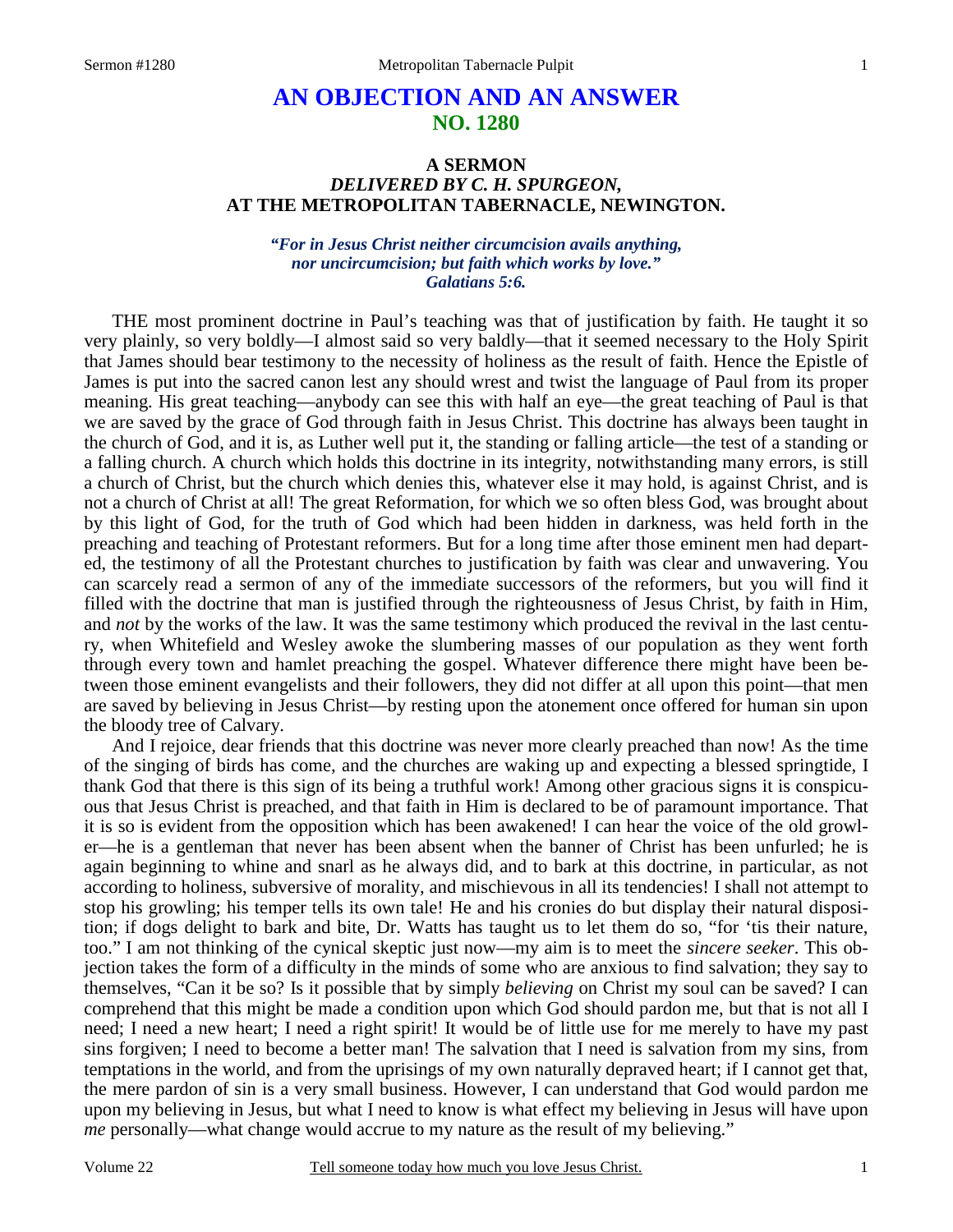It is about that I want to talk—faith which works—faith which works! And I want to show something about *how* it works. It works "by love." To begin, then, I shall first attempt to answer the inquiry, "What is the faith which saves the soul?" And I venture to answer the question, first, by saying that it does not differ as a mental act from any other kind of believing. I fully admit that there is much about faith that is mysterious, and of that I may speak presently, but if any man asked me what the act of believing is, I should not hesitate to reply, "I believe God just the same as I believe anybody else—believe Him as I believe my father, as I believe my mother, as I believe my wife. It is the same mind which believes, and it is the same act of the mind that comes into operation. It is a rational assent. Faith is to believe what God says, to take it to be true, real, a matter of fact." Now, when I believe what a man tells me, I do not say to myself, "Well, that is now a piece of my creed," and so put it on the shelf, and have done with it! A man tells me, for instance, in the middle of the night, that my house is on fire. You know what I should do! You know what *you* would do! You know what any sane man would do! But when you are told in God's Word that you are in danger of His wrath to come, do you believe what you read? No, you do not, or you would not be as cool as you now are! Your imminent peril should prompt instant action.

 I would to God that what men call faith in a religious point of view were as prompt in its proceedings as the common acts of faith which they exercise towards their fellow men! The fact is, the creed we profess comes often far—very far *short* of the credit we give to our fellow creatures about the common affairs of life. Do you want to be saved? Believe God as you would believe the one that told you that your house was on fire! Believe God as you would believe your friend—believe Him actively, really, truly, *for that is faith.* God tells you that you have transgressed against Him, but that He wills not your death, and that He has sent His Son into the world to suffer in the place of sinners, and that if you rely upon His Son you shall have immediate forgiveness, and shall be saved. Believe that message! Believe it to be true! You ought to believe it, for God cannot lie! It is an indisputable fact that whatever God says stands good; it is not contingent upon anything but His will, and He is without variableness or shadow of turning; what He says He means! Believe Him, whom you have not seen, as you would believe anyone whom you see daily; give credit to the Word He has written as you would credit any word that is spoken to you, and if you do so believe, your faith will then resolve itself into an act of reliance. If I believe a man when I am in trouble, and he says, "Now, sir, leave that with me; I will get you through"—I rely upon him to do it! I leave the matter in his hands and go my way.

 This is the very core of saving faith. It is to say, "Jesus Christ came into the world to save sinners; I am a sinner; I will trust Him to save me. He, on the cross, made expiation for me, and I am at peace. My heart rests on the atonement which He has offered." It is dependence, reliance, or as the old Puritans used to say, "recumbency"—leaning upon a friend because I have ceased to rely on myself. If He takes the burden, I stand aloof; His the weight, mine the relief, free from pressure, free from anxiety! That is faith; easy, artless faith; self-renouncing, God-honoring faith! It is unequivocal faith; faith taken in the simple common acceptance of the word, of the act, of the feeling; the very core, marrow, essence, soul of faith is reliance upon Jesus Christ, once offered for human sin, and now gone, covered with glory, up to the right hand of God to represent sinners within the veil! And this reliance, wherever it is true, may also be described as an acceptance of what God has set forth as a propitiation for sin; God has given His Son. Let me put it in other words; God Himself, because He could not tarnish His Justice, has descended to earth and taken up our nature—He has worn the clay garb of our humanity. God Himself has suffered, has died upon the cross as if He had been guilty; the judge has taken the culprit's place and borne the vengeance due to the offender. He says, "Will you accept My substitution? Shall it be so? Are you willing that I should be in your place, that you may be in Mine?"

 Sinner, I ask you now, and let your *heart* reply—are you willing that the scourging of Christ should be in the place of your being scourged? Are you agreeable that by His stripes you may be healed? Are you willing that His blood should be shed instead of your blood—His death instead of your eternal death? You say—

> *"My faith does lay her hand On that dear head of Yours, While like a penitent I stand*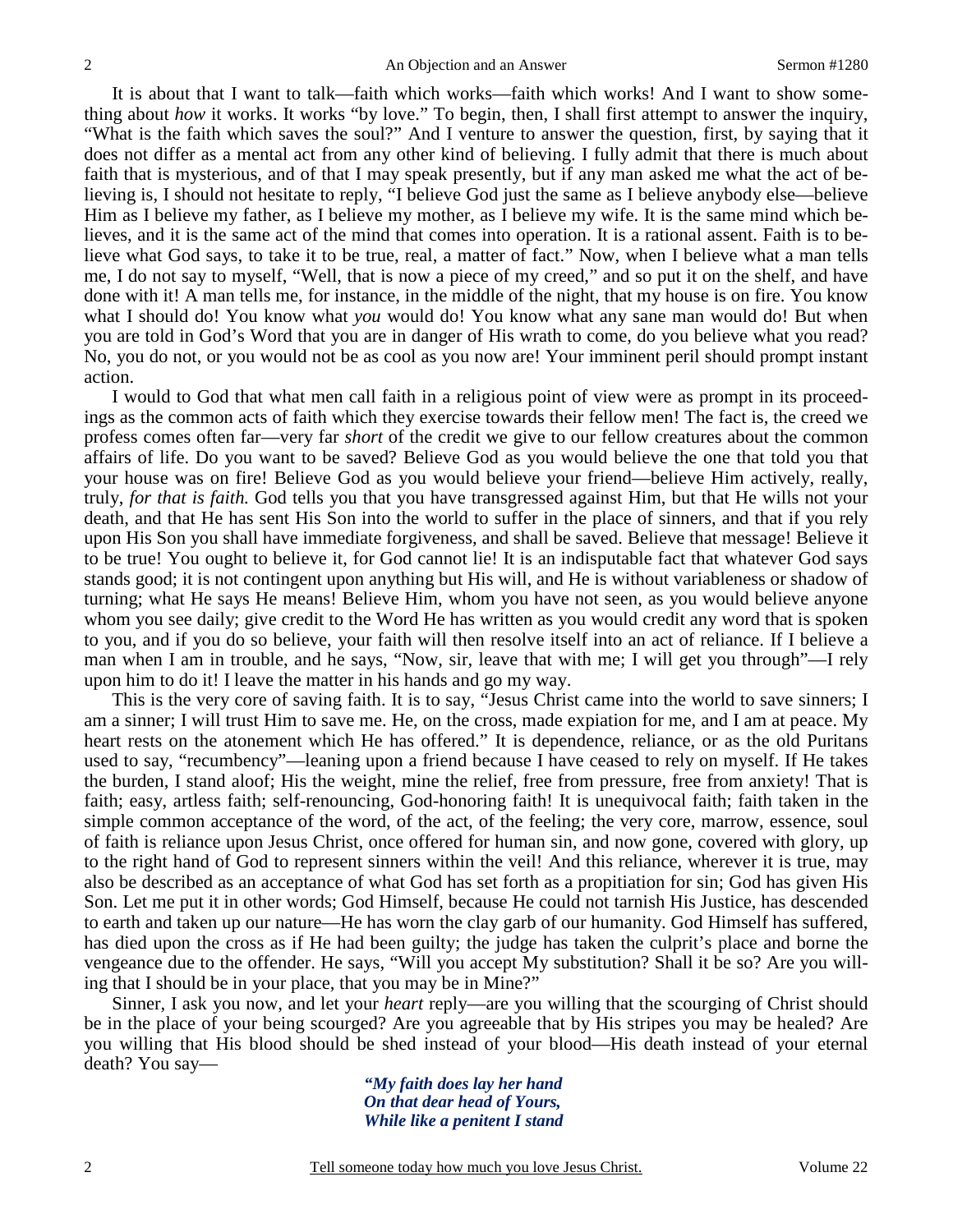# *And here confess my sin.*

You Say, "I am all too glad to take this Substitute, this blessed substitute, and to accept God's way of salvation." Very well! You are saved then and there! Believing God's testimony, relying on God's Son, accepting God's way of salvation—that is the faith that saves the soul! That is not faith which says, "I am saved because I believe I am." That may be a lie. It is not a faith that says, "I feel so happy, and therefore I am saved." There are a great many who feel very happy, indeed, who will be lost! No, it is a faith that goes upon *principles,* upon the *truths of God* written in Scripture—neither upon excitement nor upon *feelings!* God gives Christ to save men, and Christ saves all who trust Him. I trust Him, therefore He saves me. I believe *God gave me* that trust; therefore I give all the glory to God! Having no works to boast of, I confess that I am saved through what Jesus did on my behalf! That is my first direction for your first dilemma.

 I want to answer a few objections against this being the way of salvation. Let me ask you, however, what on earth is the good of your objecting? If God has made this to be *the way* of salvation, your best plan is to accept it; what good will your objections do? "Can I not do as I will with My own?" would be God's response to your impertinence! As surely as this book is God's Word, so surely are we taught there that salvation is by faith in Jesus Christ. "He that believes and is baptized shall be saved: he that believes not shall be damned." Now it is no use your kicking against it! There it stands and it will not be altered for anyone. Were this city starving, and a man of wealth were to bring in bread and distribute it, any regulations he chose to make for the distribution, he surely would have a right to enforce! Nobody ought to quibble at it. God has made and fixed this fast and firm—there is no other salvation. "There is no other name given under heaven among men whereby we must be saved." Man, woman, do not object! We sometimes say to boys who go out to business, and do not like the work, "It is no use quarrelling with your bread and butter." Surely the available supply of actual necessities ought to silence every murmur. What profit, I pray, sir, can you expect to come of quibbling at God's covenant, or challenging the propriety of His salvation which He has prepared before the face of all people? God has fixed it! He will not alter the thing that has gone out of His mouth; leave your objections for something else! Write to the newspapers, if you please, about some public grievance, but to impugn with indignation, or bemoan with bitter complaints God's way of salvation must be the most unprofitable, not to say the most impertinent and wicked way of wasting time! It is alleged that when we tell men to believe in Jesus and they will be saved, they will go on in sin—they will despise good works—they will, perhaps, grow immoral! The answer is this: *do* they? *Do* they? I quoted a very homely proverb just now. I will quote another quite as homely. "The proof of the pudding is in the eating." And truly the proof of the doctrine is in the practical results!

 Do the people that believe in Jesus Christ for salvation, renouncing all trust in their good works, plunge deeper into sin and make this a reason for licentiousness? Answer honestly. Turn to the pages of history, and see on a large scale the aspect of society. What do you think of the cavaliers of King Charles's day? They certainly were not believers in justification by faith! I do not know, exactly, what they *did* believe in, but I suppose had there been a preacher of good works, and the whole duty of man who adorned moral essays with graceful language, sparkling wit, and aphorisms from heathen authors, these gallant gentlemen would have listened to the court preacher with a listless satisfaction, and gone home to their ladies to tell what a profitable sermon they had heard! But where do you look for social virtue among men, holy living before God, and noble sacrifices for the public good? Why, among your Puritans! Among the rough men that would do anything *but* sin, who feared no man's face in the day of battle, and who feared God in the sanctities of their private chambers and the secret recesses of their own hearts! Around Cromwell's campfires at night there may be many disputes about doctrines, but never a dispute about this question—that we are justified by faith in Jesus Christ! All the world knows that the men who cry up good works have not got any stock in hand, or even a *sample* to show—while those who preach up faith in Jesus Christ are the very people whose biographies will bear to be written, and who exhibit the very works which this doctrine is supposed to destroy! Judge, therefore, by facts!

 But if the doctrine of faith is such a wonderfully easy way of salvation, and when it is accepted men just go on as they did before, why do not all the licentious people receive it? Why do you not hear in the theater and the saloon the song sung—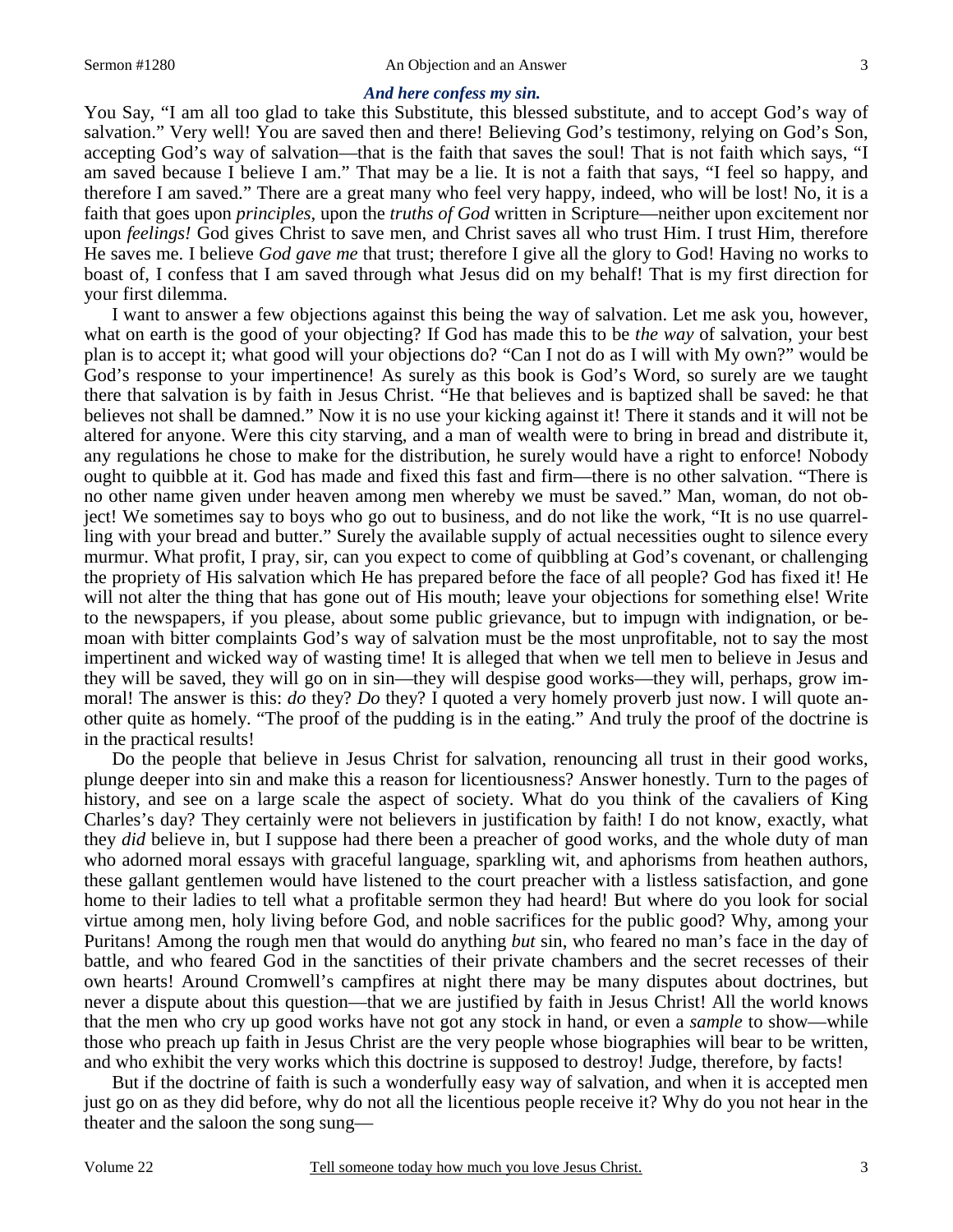#### *"I do believe—I will believe— That Jesus died for me"?*

If free grace is such a potent factor in the merchandise of free living, why not introduce it more freely among your harlots? Why does it not find favor among the gay and giddy, the fast and frivolous? Do men do that? No! Because the world knows that our *faith* will not blend with their *filth!* If any man among you would like to come up here and say, "I for one believe in Jesus Christ, and yet I lead a licentious life," he would become known as a hypocrite among the sensuous and the Sybarites! It is all very well to bribe false witnesses who say that it leads to that, but you know it does not! The licentious are the last persons to talk about the atonement of Jesus Christ! Yet if it were so, if the expiation of Christ pleased in ever so small a degree, the Epicurean of the world, it would surely be one of the doctrines which the self-indulgent would seize upon with the greatest eagerness! No, sir, the man that lives in vice, and violates every precept of the Decalogue is just the man to make conscience of going on Good Friday to his church—there he takes the sacrament, and believes that he, somehow or other, gets absolution! At our Agricultural Hall services, and noonday prayer meetings, they will sneer because, they say, it is encouraging hypocrisy instead of putting down immorality, and so on. Yes, we know where the talk comes from—from men who lack a morality of their own! If they were to look at their true lives it would suffice.

 Again, suppose we were to change the system of preaching, and preach that men were to be saved by good works—entirely by what they *did?* You say, "That would set them working!" Perhaps it would, or perhaps it would not—most likely the *latter,* for as a general rule it never has produced much result. Dr. Chalmers' experience was that he preached morality till he had not any moral people left—and he did not see anybody converted to Jesus Christ. I believe you may preach against sin, but if you do not at the same time proclaim the way of salvation, you prevent shame, and leave men accusing one another and excusing themselves! Your model sermons would become monstrous travesties of honesty; in plain English, you would be preaching up *selfishness!* You say to these people, "Do this, that you may be saved." What is, then, to be the objective of their life? *Self*-salvation! That is the one thing they are to live for that they may somehow *merit* heaven. But it would be a doctrine that would pay extremely well! If you happen to be a priest, and need something that will really pay you for your services, I do not know anything better than to tell them that they will get to heaven by their benevolent actions, their deeds of charity, and *especially* their alms to the Catholic Church! And of course, you need to remind them that in their departing moments it will be *extremely useful* to leave a large sum of money for the benefit of the church, and much to the advantage of their souls! Oh, it is an excellent plan of picking their pockets! If men give in that way, they are giving to God, they say. It is a bald-faced lie! They are giving to *themselves*—seeking their own salvation! It is a pure system of selfishness from beginning to end, and he that lives to save himself is living with a mean purpose! I wonder how he can look himself in the face, and say, "God made me, and yet I am not living to His glory, but I am living to save myself." I say, sir, that if your system could be worked out, and produce the best possible effect that could come of it, it would only be to reduce mankind into a race of *self-seeking men,* seeking self in a very fine garb, but still seeking self!

 "How about faith?" you ask. Why, faith in Jesus Christ saves us from self! We believe in Him, and we are saved from that day, for we live not for *self*-salvation! We are saved, and now, out of love to Him who saved us, we live unto His praise and glory, this being our grand motive—that we might glorify Him, not seeking a reward, but, "As you have loved me, O ever loving Lord, so would I love You!" This is something better than selfishness; this is, in fact, salvation from self, which is no mean part of salvation from our sins. Pushing the matter still closer home, I would like to ask another question. You say that to tell a big evil sinner that God forgives him on the spot when he believes in Jesus is to encourage him in sin? Come then, and defend your hypothesis! Suppose that the man is led to believe that God has forgiven him; what will be the effect upon him? Think a little. Have you never heard of the effect of kindness upon men? Do you not believe in it? Some men are all for whips and chains; flog them; give them a term of penal servitude; exile them! That is the law, and it is supposed to be capable of working a wonderful reformation in their characters, but have you never heard of the effect of *kindness?* I will tell you a story of a Quaker. Isaac Hopper was in the streets of Philadelphia, and he heard a waiter swearing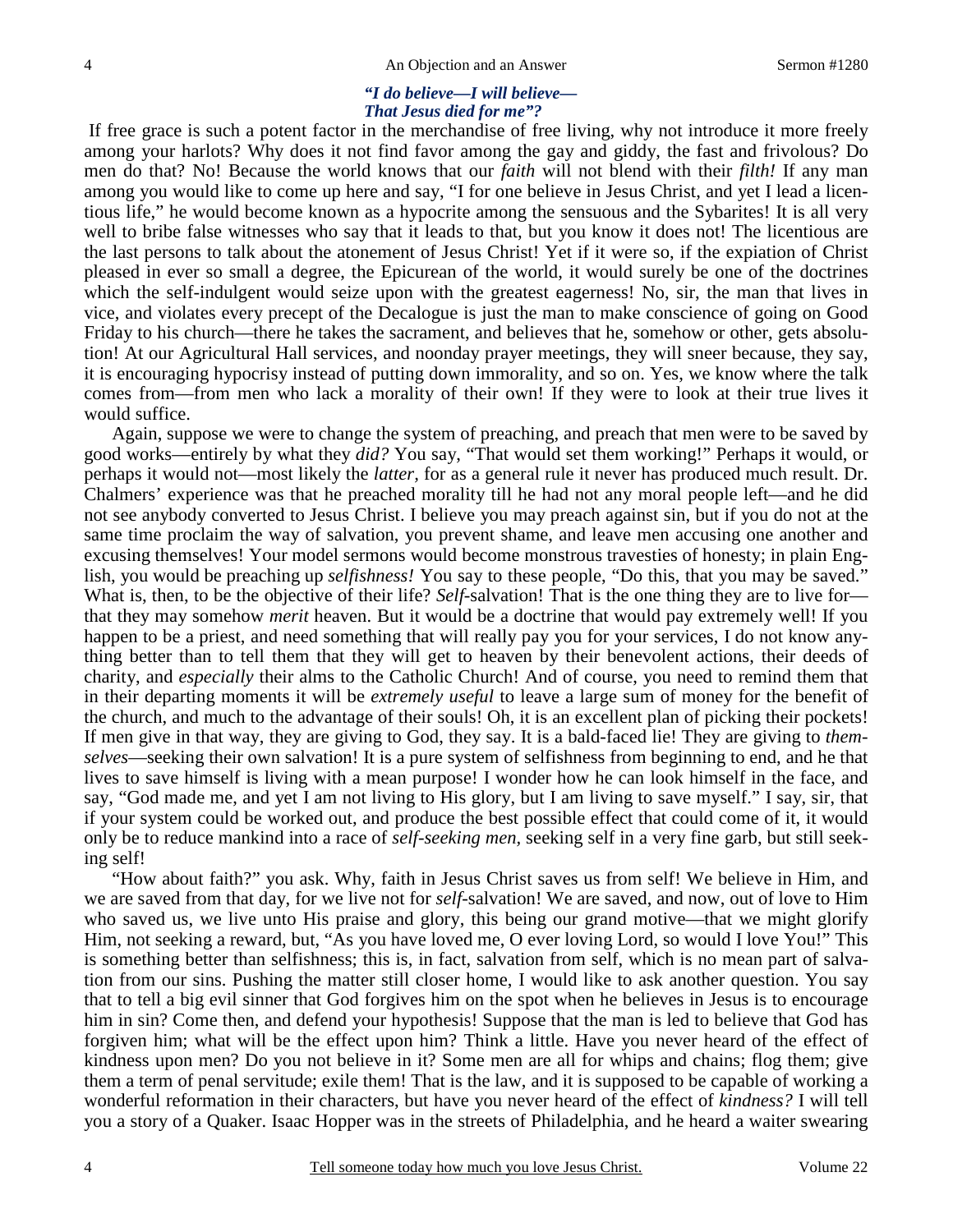awfully. This waiter waited upon him in a hotel and he swore there. "Well," said Hopper, "I must stop this man's swearing." So he brought him up, (it was many years ago), before the Philadelphian court, which then had a law that anybody who cursed God should be fined. So Cain got fined. Some years afterwards Hopper was in Philadelphia, and he saw Cain, not in the white cravat of the waiter, but in rags. He had evidently been living a life of drunkenness; Hopper had desired this man's good, so he said to the man, "Cain, you have not much improved since I saw you last." No, he had not, and he had some bad ways. Hopper asked him if he did not remember when he had him brought before the Philadelphian court and fined for using bad language. Remember it?! He certainly did remember it! He would never forget the nasty trick that the Quaker had played on him! "Now," Hopper said, "Friend Cain, I meant your good; I really did desire your good." Cain said, "And afterwards I cursed at you dreadfully." So Hopper put his hand into his pocket with all the calculation of business, and he said, "Friend Cain, you were fined so much, and the interest upon it since then is so much; I can assure you I only meant your good, and now I give you this back." Then he proceeded to speak to him very kindly till big tears stood in Cain's eyes. And Cain said, "After all, Mr. Hopper, there is something better in the world than I thought there was." And it was the means of reclaiming the man; the fining did not do him good, as we generally believe it does on those of whom we speak as "worthless characters." Kindness—that's what set him right!

 A more remarkable case was that of Penel, the master of the lunatic asylum in Paris, in the days of the convention. There were hundreds of people chained to the floor, and Penel sued the convention that they would allow him to set them loose. He proposed to let loose fifty furious savages first. Caithon, the president, said, "I will come down tomorrow, and see these creatures, and if you are concealing any of the enemies of the republic, death to you at the guillotine." And when Caithon went down they howled at him, like so many wild beasts, and he said, "I think you are maddest of all of them, but you may do as you like, though I am sure you will be the victim of it." There was one English captain in the house who had been chained there 40 years—chained down to the ground because he had got one of his hands loose and had killed a keeper—a savage, morose beast of the worst kind that could be. Penel went to him, and he said, "Captain, if I set you free, will you act like a rational being?" "Ah, that I would," said the man, "but you are all afraid of me—all of you." "No, I am not," said Penel, "I have got these men here who could manage you very well, but I will trust you, if you behave yourself rationally." Oh, he would behave very well, that he would—the very man who killed his keeper! And when his chains were taken from him he strove to stand, poor man, but for many minutes he could not because he had been chained down so long. At last he got up, and looked up at the sky, and could only say, "Beautiful! Beautiful! Beautiful!" And he became not only calm, quiet, and tractable, but made himself a sort of superintendent over the rest! I believe Penel was the means of bringing all the poor creatures that had been let loose, back to sober reason, and something like reasoning obedience of the laws under which they lived simply by *kindness*. And has that been done by madmen? Why, it has been done by some of us who were worse than mad—mad with sin! We have trusted them, forgiven them, been kind to them, and conquered them! And do you believe if the everlasting God says to a sinner, "Now, you will destroy yourself if you go on; I am angry with your sin, and though I hate your sin, I do not hate you. I have laid your sin on Christ; believe it." And will you think, if the man believes it, that he will rise up to be worse than he was before?

 Human nature is bad enough, but after all, this is not the way of man! The cords of love hold us, and the bands of a man restrain us. I will ask you, sir, that makes the objection, if you could be met on the Tabernacle steps tonight, or at your own door by an angel who should say to you, "I have brought you this scroll fresh from the hands of the eternal God: on it is written, 'I have loved you with an everlasting love; therefore, with loving-kindness have I drawn you; I have bought you with My precious blood: your sins, which are many, are all forgiven.'" sir, would the effect of that upon you be to make you live a worse life than you did before? You would be a devil—worse than a devil—if such were to be the consequence! But it could not be so. "I feel I must begin a new life"—that is what I want you to feel, and therefore I preach to you tonight, not as an angel with a scroll, but as a man, like yourself, with the Christ-inspired volume before me! Believe in the Lord Jesus Christ, and you shall have pardon for the past, and you shall, with the reception of that pardon, find a change come over your nature which shall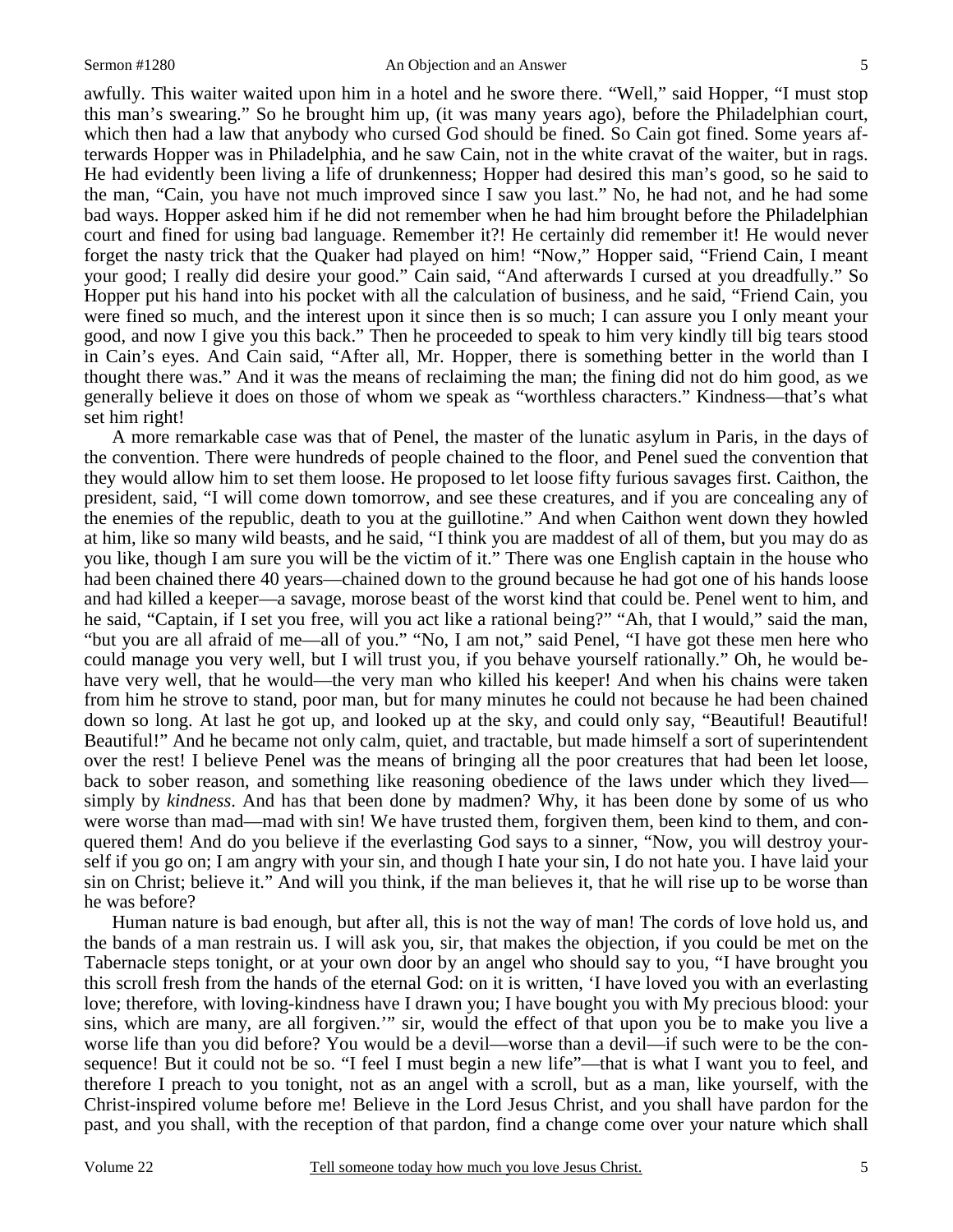inspire you with nobler purposes, and make you another man than you are at present! I might thus continue to speak, but I refrain; if the objection is not driven away by my feeble sentences, may God drive it away by His mighty Spirit!

 Now my closing effort shall be to show the comparative power of faith. Paul says that faith works. It works by God's love—not by dread or fear, but by *His love*. Oh, blessed machinery is this! love shall be the great communicator—the great band which connects the mighty engine of faith with our lives—faith which works by love! Do you ask how faith works by love? Why, when a man believes God's Testimony, and sees that notwithstanding all his offenses, God loves him, and has provided His own dear Son to be a ransom for him, the man says, "My views of God are changed. I never understood that God was like this; I thought that He was very angry with me, that He would utterly destroy me and that without remedy. "Has God given *me* His only-begotten Son, and did that only-begotten Son bear for me what I ought to have borne? Then I cannot be His enemy! It was ignorance of what He is that made me indifferent to Him; my indifference begat insolence, and that made me oppose Him. His love has come into my soul, now, and I see who God is; God is love! God is light, and in Him there is no darkness at all." The man's mind is, by that very fact changed in regard to God, and having affected this revolution of feeling, you have gone a long way towards changing the man's actual life. The next step after that is repentance. The man says, "Well, I struggled against a mighty God who had made laws which I have broken, and only knew that He would punish me. I feared the worst; I felt case-hardened. I said, 'I will go on, for there is no hope.' But now I perceive that God has never done anything towards me for which I should hate Him; He has never viewed me in a malicious spirit, but He has always regarded me with an eye to my good. I hate myself to think that I should have offended Him! Wretch that I am, that I should have lived 40 years denying the existence of One who has never forgotten me a single day! Wretch that I am, that I should have taken that name in vain which is a name above every name—the name that is to be my everlasting joy! O, my Father, my God, how could it be that I, Your child, should be Your foe? My Savior, my bleeding Savior, how was it that I could revile Your people, despise Your cross, and trample on Your blood? I grieve, for I have grieved You! I hate the sins that made You mourn! And now that I see that You forgive—I thank You."

 There is a change, you see, of the view the man takes of God, and then a change in the views which he takes of his own actions, and he repents in dust and ashes when he discovers the love of God. Yes, and faith works by His love yet farther, for faith leads to the foot of the cross, and says, "Look there." And the soul stands and looks up! And as it looks, it lives! And as it lives, it loves! And as it loves, it weeps! And as it weeps, it again gazes upon Christ, and says, "Yes, He is the Son of God, and yet the greatest sufferer that ever lived! He was offended, yet He died! He it is whose laws were broken, yet the punishment of our sin was put on Him! And as we look into those wounds, and read those griefs, and as our eyes begin to penetrate within His flesh to see the heartbreak which He endured, and as the ear catches the sound of, "Eloi! Eloi! lama sabachthani," and as our heart gazes into His side, and sees His heart that was broken, we begin to love and weep—and love and weep again! And then we say to ourselves, "What should I do for Him who died to save my wretched soul?" Sin becomes hateful, and we ask, "How can I please Him? How can I serve Him?" Then we wish we could die for Him, and as He does not ask us to do that, we pray that we may *live* for Him! Love to Him becomes the strongest incentive, the mightiest impulse, and the motive power that sways our entire being! Oh, I wish you felt it to be so in your own souls! It has been so in some of us, and now, forever more to us, to live is Christ! Now for the love we bear to His name, Christ has become the great objective of our being! And so faith, leading us by the way of gratitude up to the standpoint of love, begets in us a desire to please Him, and also a desire to imitate Him—for love, somehow, always grows like its objective. You cannot love a thing without becoming something like it, in proportion to the force of love. And just in proportion as you love Jesus, you must become like He. Oh, objector, would it hurt the world if men were to grow like Christ? Whatever you may think about the religion we have taken from His lips, I know you cannot speak against the *life* which He lived! And if faith in Him will make men like He—and it *has* made them like He, and *is making* them like He every day—it cannot be an evil and a licentious thing! It must, in fact, be the greatest power for morality, the greatest strengthener of social law and order, and the very best principle a patriot might desire to spread throughout the nation in which he lives! Talk no more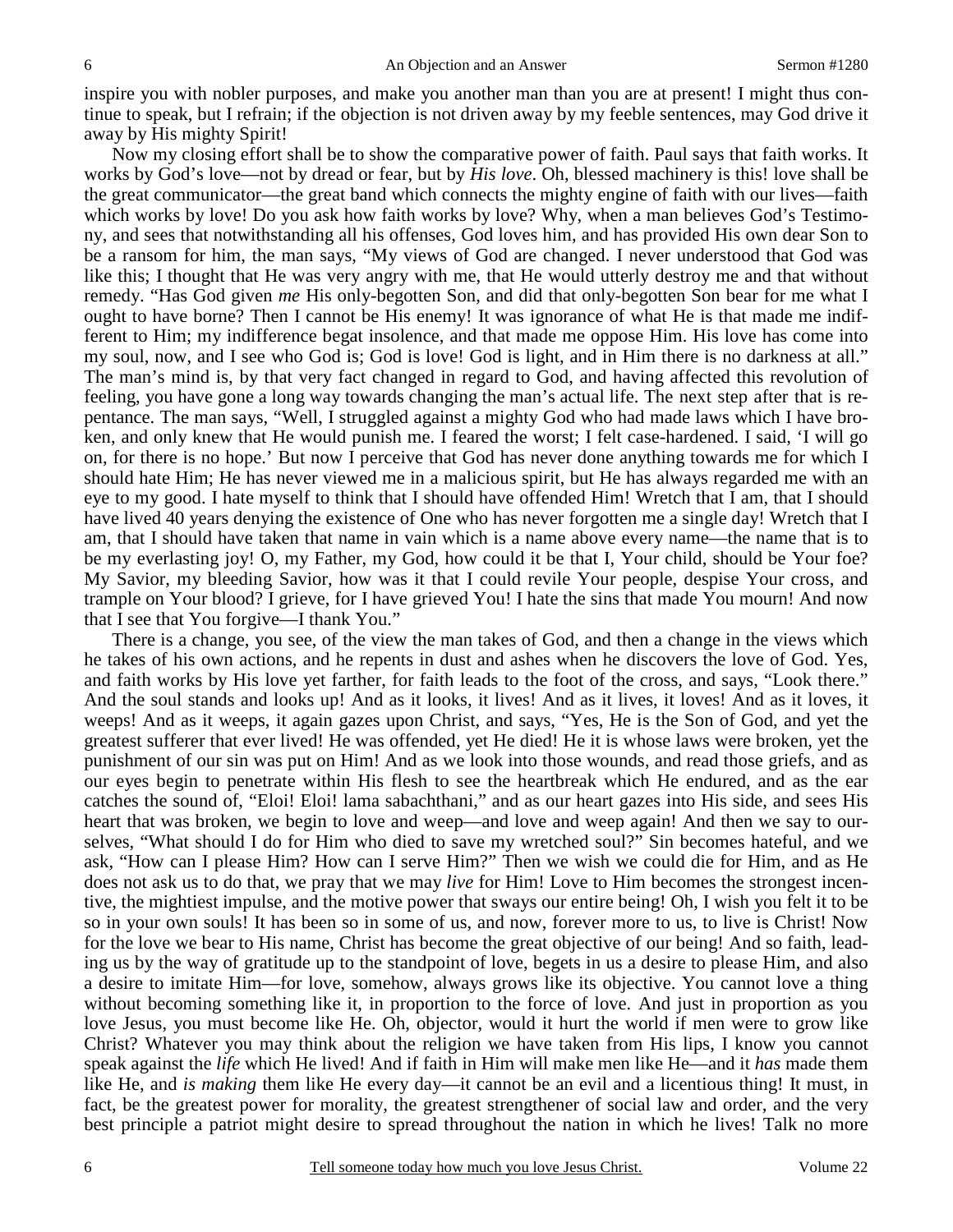about morality, I pray you! O bleeding Lamb, the best morality is love to You! And where is it but in those who trust You with their soul, their all-in-all?

 You will always find that those who thus, out of gratitude, desire to imitate Christ, inevitably become lovers of their fellow men. When we imitate Christ, we cannot be men-haters. To hate is not Christ, but the very opposite of Christ; our blessed Lord and Master is no man-hater. When I listen to a cynic, I know that Christ is not of his school; when I read sharp and cutting satire; when I have heard men spoken of in terms which make them to be brutes—at least a few dozen generations back, I know that that doctrine was not learned of Christ! My Master, the Lord Jesus Christ, was the poor man's friend! Never a syllable fell from His lips which would make a tyrant feel at ease in His despotism; never did He utter a syllable that would make the oppressive master feel that he had any right to tread down his workmen; never did He utter a line that would make the workman feel that he had the right to be envious of those who possessed more talents or enjoyed higher privileges than he had. His teaching was Justice, and His life was love! If you ask me for a man that all might respect—such a man as one would wish all men to be with whom we dwell—I can only commend you to the person and character of my Lord! And if you are to become imitators of Him, the husband will be the kindest husband, and the most loving of fathers! The mother will be the most tender and amiable of mothers, and of wives! If you have been forgiven by Christ, and so love Him mightily and imitate Him diligently—well, you will be such men and women that no pastor need be ashamed to say, "They belong to my flock!" And no fellow Christians need be ashamed to acknowledge you as one of their fraternity! Oh, beloved, there is growing in this country, I fear, more and more a feeling of alienation, the one from the other! I cannot speak as some do, of "the good old times," for I believe the times were never as old as they are now, and never so good! But I do grieve to see that different classes are positioned against each other; it will be ill for our country if this jealousy goes on, for rivalries provoke resentments. God has given us preeminence among the sons of men in many respects, and if the house would not be divided against itself, it would prosper. If every one of us will resolve to love his neighbor as himself, and to seek his brother's good, each one seeking and satisfied with that which is just and equal, whether occupying the higher or the lower, or the middle place, from how many districts, manifold distractions would be averted! Yes, but if we will do more, and be generous, and kind, and loving, we shall be benefactors indeed, and bless our country! I do not know by what process we can be brought to do this so surely, and so reasonably as by our believing in Jesus Christ! Feeling gratitude and love to Him, then imitating Him, and then becoming like He, we shall verify in our triumph over the world, the virtue of that faith whereby, alone, the victory can be won!

 One more remark: if you would have faith in Christ as the ground of justification, do not mix up this gift in your thoughts with anything else that has nothing at all to do with it. "Neither circumcision avails anything, nor uncircumcision." These outward distinctions are of no consequence; they might have made a great difference at another time, and under other circumstances, but "from now on know we no man after the flesh." "If any man is in Christ, he is a new creature; old things are passed away; behold all things are become new." Now, there may be, and most likely there are not a few of my hearers who are inquiring the way of salvation, but cannot understand it because they distract themselves with thoughts about themselves that are totally irrelevant. I think I can read the thought which is just now passing through the minds of many of you. "Oh," you say, "I would like a few minutes conversation with the pastor!" But why? Have you any questions to ask? Is there any matter I have failed to make plain? Do you not understand, one and all of you, that entirely irrespective of anything about your birth, your bringing up, or your business, the simple direction of the gospel is, "He that believes and is baptized shall be saved." Suppose I listened to you? It would not be very difficult for me to conjecture what everyone would have to say. "Well," says one, "I wanted to tell you, sir, that I was trained in the Established Church, and christened before I was three months old." That means nothing! "Alas, sir!" says another, "You could not imagine the disadvantages of my childhood; my parents never went to church; they never had me sprinkled, or dedicated, or anything else. I was reared like a heathen!" Well, that is no detriment—it means nothing! "Why, sir," says another, "I could repeat the Catechism, and I knew by heart all the collects before I was four years old." "Alas!" says another, "I *never* was taught *anything!"* Know assuredly, my friends, that there is but one salvation for white men, or black men, for Pharisees,